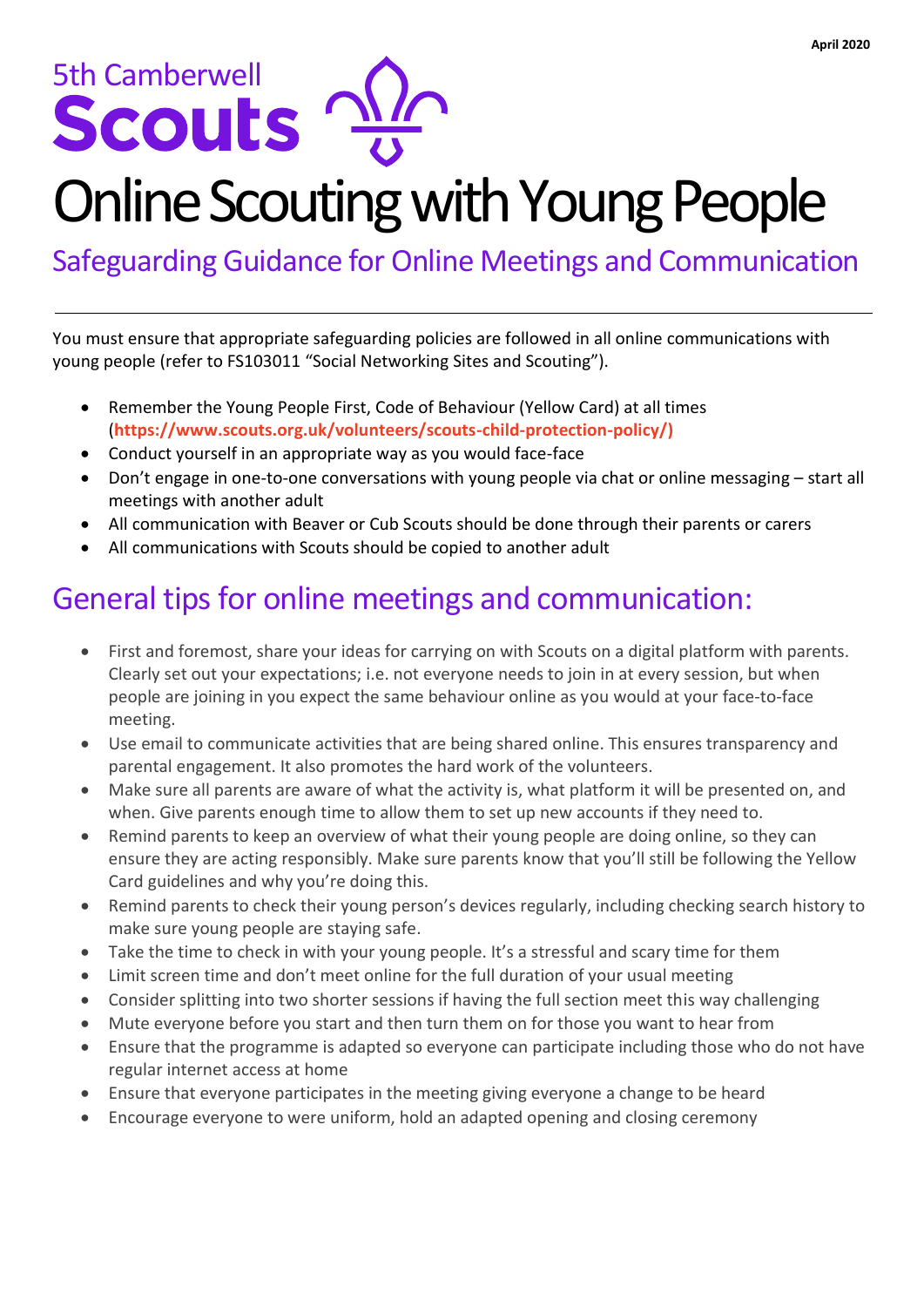#### 5th Camberwell Ensuring privacy and security for online meetings and communication:

- Always use OSM to send emails to our young people and their parents and carers
- If you have to send emails outside OSM use the official scout email address and use BCC to avoid sharing email addresses
- Inform all attendees before recording video or audio of your meeting
- Cover internet safety with young people in your first online meeting
- The Scout Association has provided guidance for staying safe on line (**https://www.scouts.org.uk/volunteers/scouts-at-home/staying-safe-online/)** and the use of digital platforms (**[https://www.scouts.org.uk/volunteers/scouts-at-home/digital-platforms-for](https://www.scouts.org.uk/volunteers/scouts-at-home/digital-platforms-for-scouts/)[scouts/\)](https://www.scouts.org.uk/volunteers/scouts-at-home/digital-platforms-for-scouts/).** Please take the time to visits these sites and familiarise yourself with the guidance.
- There are a number of key points to call out:
	- o **Ratios: There must be at least two adults present at all times during any online activity. Ideally both adults should be Scout volunteers, but you can use a parent rota to support as you might normally do. Young people must never be left in a one-to-one situation with an adult. This protects us all and also ensures that young people understand that even in these difficult times, the Scouts take safeguarding seriously.**
	- o **Video Calls:** 
		- **When using live video calling, two adults must be present at all times and both must remain on the video call until all young people have logged off. This ensures no young person is left alone with an adult online. Ideally both adults should be Scout volunteers, but you can use a parent rota to support as you might normally do.**
		- **If you're calling from home and there are other people around, make sure those people are dressed appropriately and know how to behave when you're talking to young people. It might be best to ask them to stay out of the room that you're making the call from. Make sure your background space is child-friendly, ensuring nothing inappropriate is on display. You shouldn't be drinking alcohol or have alcohol in the video.**
	- o **Leaders should outline the behaviour expected on the video call at the outset.**
	- o **For Beavers and Cubs, a parent should be present in the room.**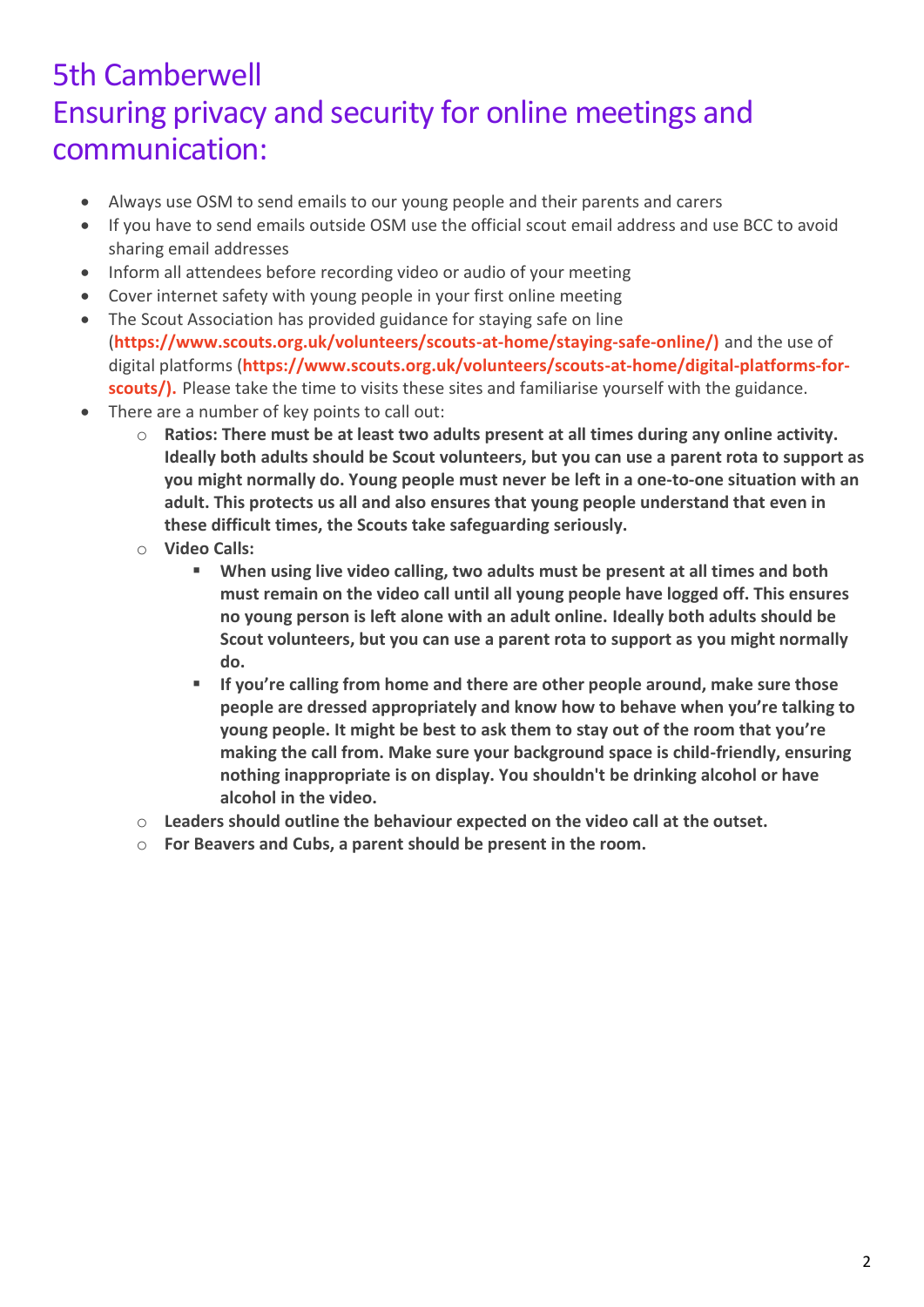#### 5th Camberwell Key points for using Zoom (our recommendation for online meetings)

**Good for:** Can be used for interactive video calling for free for up to 100 participants for up to 40 minutes.

**Not good for:** Should not be used as a file store

**Security:** Complex passwords required, Encrypted site, as a US company alignment to GDPR is adequate

**Minimum age**: 18 years old (this is a US-based platform).

The ease of use of Zoom makes it very attractive to use however there has been a lot of stories in the news about uninvited users on Zoom 'gate-crashing' video calls. Whilst it creates friction, we are recommending that we protect our Zoom meetings from uninvited guests.

- Never post a meeting URL on social media/LinkedIn
- Keep the default option of generating an automatic Meeting ID instead of using your static Personal Meeting ID
- Require a meeting password for particularly sensitive meetings
- After the meeting begins, lock the meeting to prevent additional attendees from joining even if they have the meeting ID and password
- Enable the waiting room feature for your meeting to manually admit participants into the meeting

We will monitor the security situation and, in the future, we may recommend changing the meeting to only allow signed in users which would mean each participant will need an account. As the minimum age for Zoom is 18 this means that all accounts need to be set up by parents/carers.

Read more on the [Zoom blog](https://blog.zoom.us/wordpress/2020/03/20/keep-the-party-crashers-from-crashing-your-zoom-event/) on keeping your meetings private and setting up the meeting with the appropriate security.

Other guidelines:

- Ensure that the background is suitable and it is conducted in a public area of the house (i.e. not the bedroom)
- Use the waiting room feature to ensure Leaders join first
- If you use break out rooms you still need to follow the ratio guidance for each room
- Switch off private chats
- If you are recording the session be clear that you are doing this and why and make sure to delete it once you have reviewed it.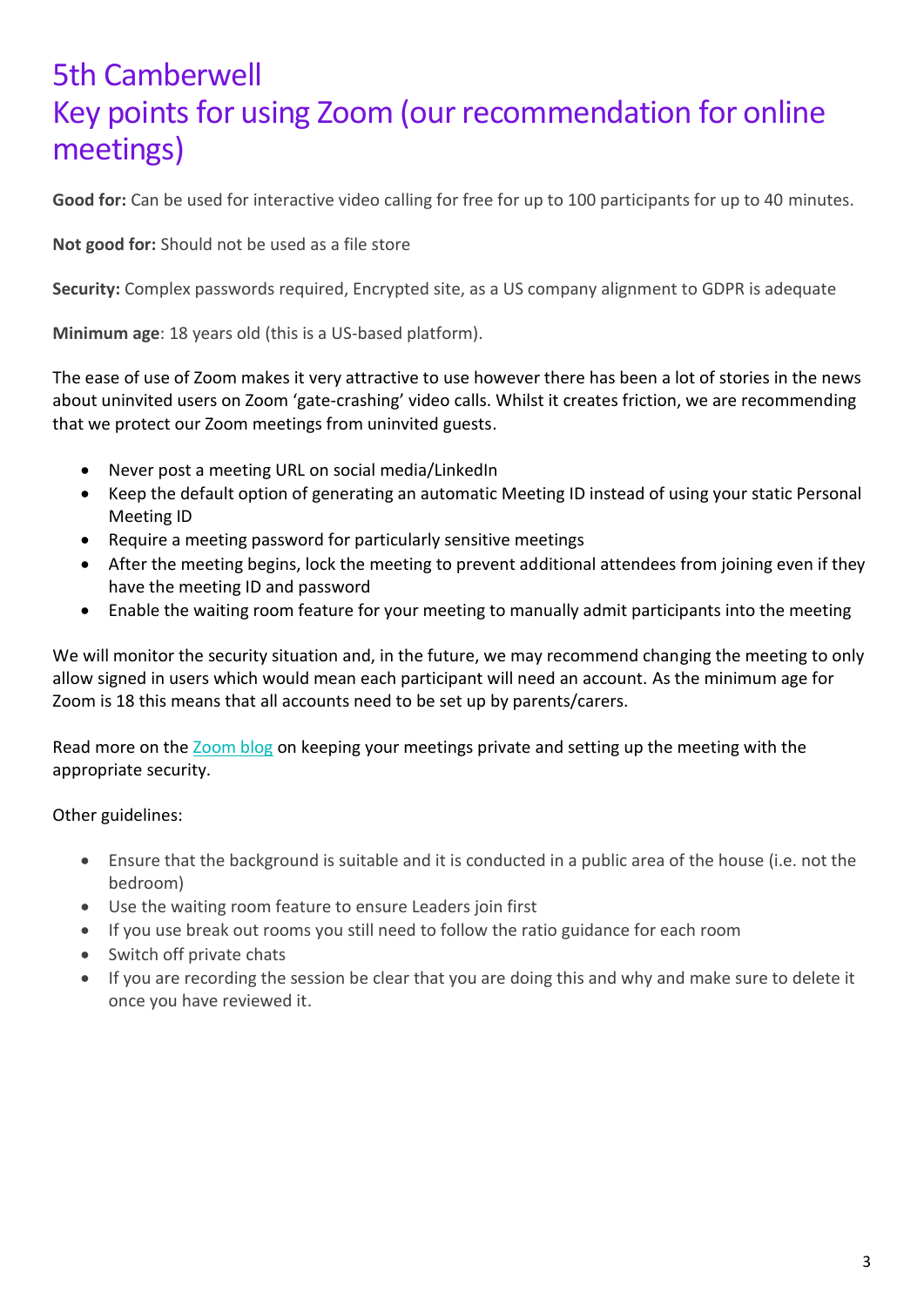## 5th Camberwell

# Zoom Tips

- Set a custom virtual background
	- o Choose what others see behind you when you're on video. Select one of Zoom's default images (a beach with palm trees anyone?), or upload your own.
- Facilitate small group discussion via Breakout Rooms
	- o Try using the built-in Breakout Rooms function to split participants into groups, then bring everyone back together once discussion is over. It's amazingly intuitive.
- Use the unique meeting ID
	- o By default, Zoom generates a unique ID for each meeting (called "generated ID" in the meeting settings). Keep this selected to avoid someone dialling in to your meeting before its time.
- Try out a virtual whiteboard (and annotation!)
	- o Want to write on what's being presented? Next time you're sharing content or a whiteboard, use your "annotation" feature to be able to write and type on the screen. Save it to your laptop when done.
- Turn off the meeting entry "doorbell" sound
	- o The meeting Host can turn off the "chime" that sounds when someone enters or exits their Zoom meeting (especially helpful when you have lots of participants). Look under "More" after clicking the "Meeting Participants" button to see this option.